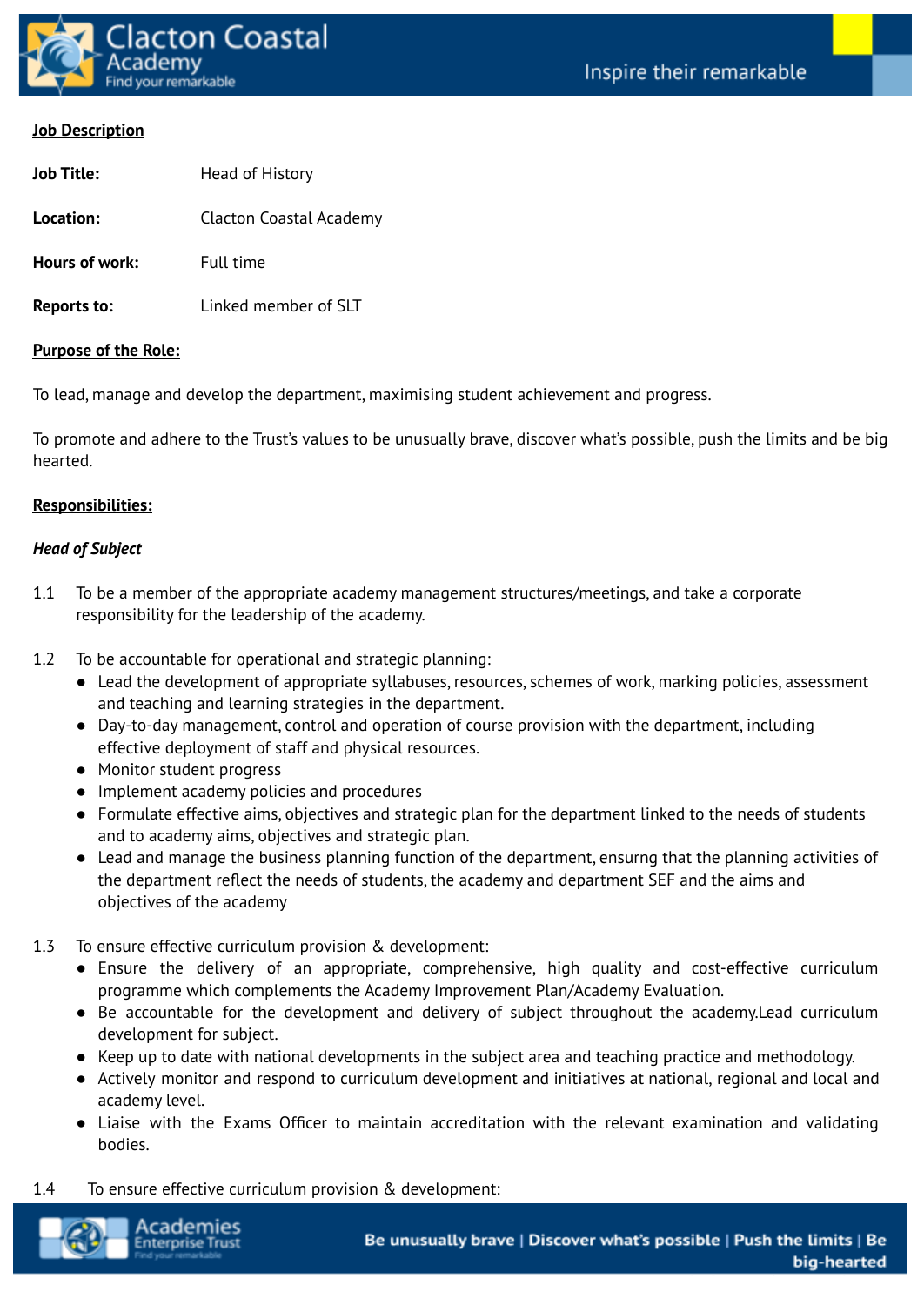

- Identify staff development needs and design appropriate programmes to meet training needs.
- Make appropriate arrangements for classes when staff are absent, ensuring appropriate cover within the department liaising with the Cover Manager/relevant staff.
- Arrange long term cover in liaison with the Cover Manager
- Promote teamwork and to motivate staff to ensure effective working relations.
- Participate in the academy's training programmes as appropriate

1.5 To ensure the effective operation of quality control systems:

- Set departmental targets and ensure these are achieved.
- Establish common standards of practice within the department and develop the effectiveness of teaching and learning styles in all subject areas within the department.
- Contribute to the academy procedures for lesson observation.
- Implement academy quality procedures and ensure adherence within the department.
- Monitor and evaluate the curriculum area/department in line with agreed academy procedures including evaluation against quality standards and performance criteria.
- Seek/implement modification and improvement where required.
- Ensure that the department's quality procedures meet the requirements of Self Evaluation data and the strategic plan.
- 1.6 To ensure effective data management:
	- Ensure the maintenance of accurate and up-to-date information concerning the department as required by the academy systems.
	- Make use of analysis and evaluate performance data provided.
	- Identify and take appropriate action on issues arising from data, systems and reports; setting deadlines where necessary and reviewing progress on the action taken.
	- Produce reports within the quality assurance cycle for the department.
	- Produce reports on examination performance, including the use of value-added data.
	- Manage the department's data collection.
	- Provide relevant information about the department's performance and development.
- 1.7 To ensure effective communications for the department
	- Ensure effective communication/consultation as appropriate with parents
	- Liaise with the AET, partner schools, higher education, industry, examination boards, awarding bodies and other relevant external bodies.
	- Positively represent the views and interests of the department.
- 1.8 To ensure effective marketing and liaison for the department:
	- Contribute to the academy liaison and marketing activities
	- Lead the development of effective subject links with partner academies and the community, attendance where necessary at liaison events in partner academies and the effective promotion of subjects at Open Days/Evenings and other events.
	- Actively promote the development of effective subject links with external agencies.
	- 1.9 To ensure effective management of departmental resources:
		- Budget holder for department
		- Ensure departmental teaching commitments are effectively timetabled and roomed.

# *Teaching*

2.1 To undertake teaching in accordance with the appropriate professional standards.

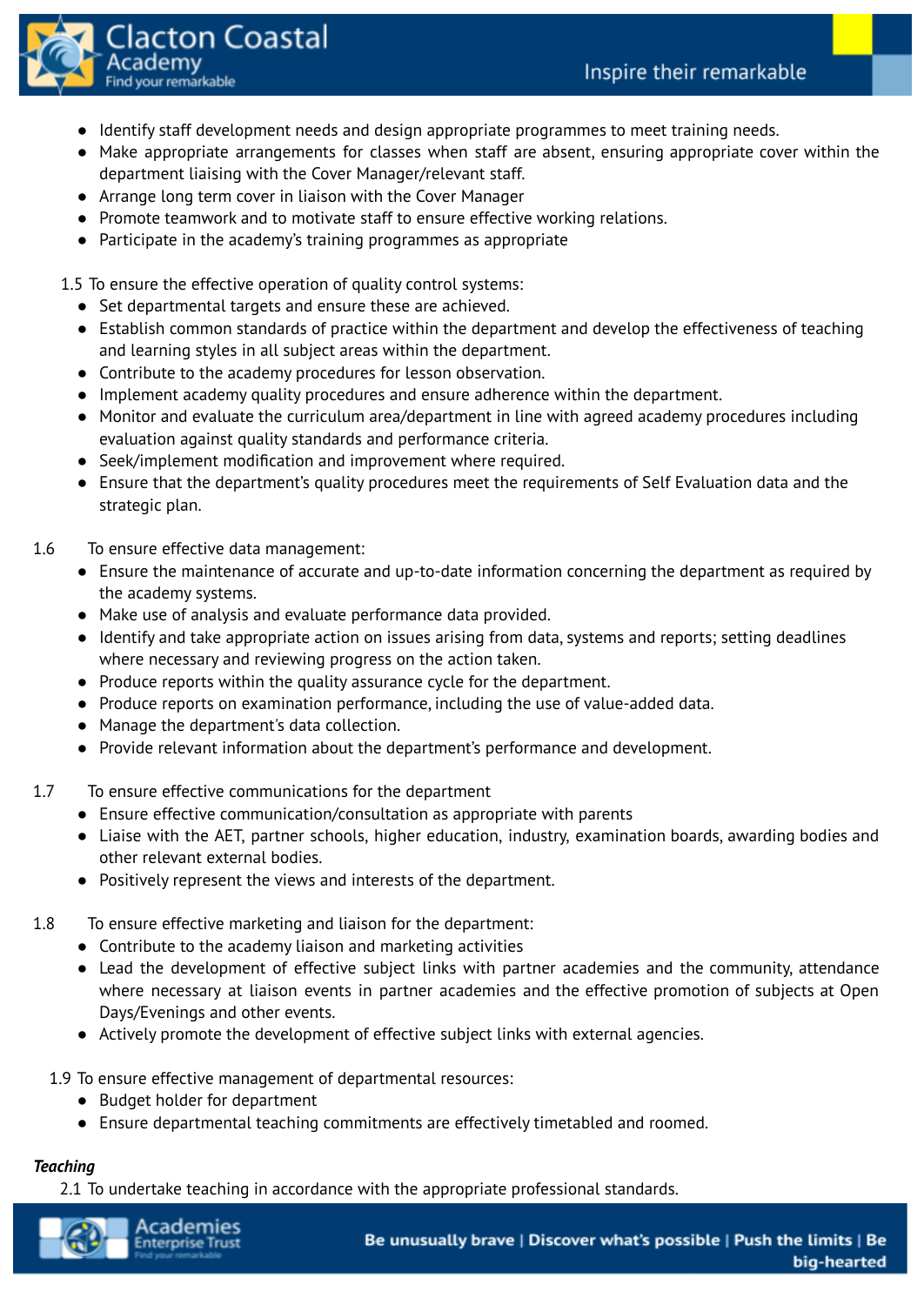

- 2.2 To teach, students according to their educational needs, including the setting and marking of all class work and coursework carried out by students in the academy and elsewhere.
- 2.3 To assess, record and report on the attendance, progress, development and attainment of students and to keep such records as are required.
- 2.4 To provide, or contribute to, oral and written assessments, reports and references relating to individual students and groups of students.
- 2.5 To ensure that ICT, literacy and numeracy are reflected in the teaching/learning experience of students.
- 2.6 To ensure a high quality learning experience for students that meet internal and external quality standards.
- 2.7 To prepare and update subject materials.
- 2.8 To use a variety of delivery methods that will stimulate learning appropriate to student needs and demands of the syllabus.
- 2.9 To maintain discipline in accordance with the academy procedures, and to encourage good practice with regard to punctuality, behaviour, standards of work and homework.
- 2.10 To undertake assessment of students as requested by external examination bodies, curriculum areas and academy procedures.
- 2.11 To mark, grade and give written/verbal and diagnostic feedback as required.
- 2.12 To liaise with the SENDCO and the form tutor over SEND students, modifying teaching accordingly.

# *Form Tutor*

- 3.1 To support students in all aspects of their academy life and in preparation for their adult life
- 3.2 To develop an understanding and knowledge of each student as an individual
- 3.3 To enable students to play an active role in all aspects of the tutorial and PSHE programme
- 3.4 To undertake administrative-related tasks

## *Pastoral System*

- 4.1 In conjunction with the Pastoral team, to monitor and support the overall progress and development of students within the department.
- 4.2 To monitor student attendance together with students' progress and performance in relation to targets set for each individual; ensuring that follow-up procedures are adhered to and that appropriate action is taken where necessary.
- 4.3 To contribute to Life Skills and SMSC according to academy policy.
- 4.4 To ensure the academy's behaviour management systems are implemented in the department
- 4.5 To follow the academy's Safeguarding Policies and Procedures

## *Academy Duties*

- 5.1 To undertake duties before academy and at break, on a rota basis.
- 5.2 To set cover work when on leave of absence.
- 5.3 To play a full part in the life of the academy community, to support its mission and ethos

## *Line Management*

- 6.1 To line manage team including recruitment; induction; training & development; link meetings, performance appraisals; absence management; performance and conduct
- 6.2 To communicate relevant academy procedures to team and ensure that they are adhered to

## *Health and Safety*

7.1 To ensure the departmental area is a safe environment, completing risk assessments and any other necessary health and safety documentation for the department and team member

## **General**

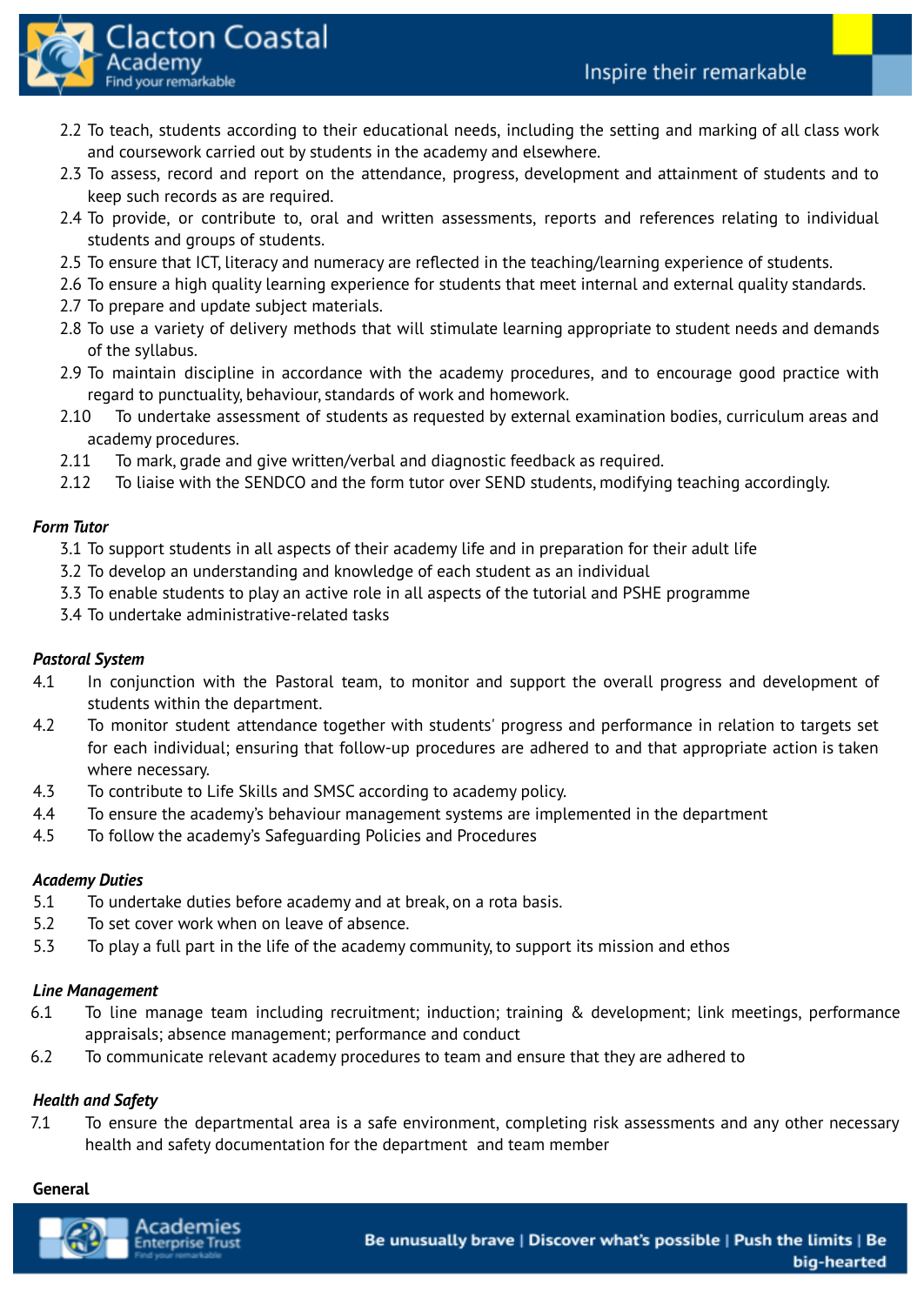

- To participate in the performance and development review process, taking personal responsibility for identification of learning, development and training opportunities in discussion with line manager
- To comply with individual responsibilities, in accordance with the role, for health  $\&$  safety in the workplace
- To ensure that all duties and services provided are in accordance with the academy's Equal Opportunities Policy

# **Employee value proposition:**

We passionately believe that every child can discover their own remarkable life. It's what motivates us around here. We know this vision requires something extra. Which is why at AET, you'll find more. More opportunities, so you can forge your own path. More care and support, so you can prioritise what matters most. More purpose, for you and for the children we're inspiring. Come inspire their remarkable with us.

## **Our values:**

The post holder will be expected to operate in line with our values which are:

- Be unusually brave
- Discover what's possible
- Push the limits
- Be big hearted

# **Other clauses:**

- 1. The above responsibilities are subject to the general duties and responsibilities contained in the Teachers' Pay and Conditions.
- 2. This job description allocates duties and responsibilities but does not direct the particular amount of time to be spent on carrying them out and no part of it may be so construed.
- 3. The job description is not necessarily a comprehensive definition of the post. It will be reviewed at least once a year and it may be subject to modification or amendment at any time after consultation with the holder of the post.
- 4. This job description may be varied to meet the changing demands of the academy at the reasonable discretion of the Principal/Group/Chief Executive
- 6. This job description does not form part of the contract of employment. It describes the way the post holder is expected and required to perform and complete the particular duties as set out in the foregoing.
- 7. Postholder may deal with sensitive material and should maintain confidentiality in all academy related matters.

## **Safeguarding**

We are committed to safeguarding and protecting the welfare of children and expect all staff and volunteers to share this commitment. A Disclosure and Barring Service Certificate will be required for all posts. This post will be subject to enhanced checks as part of our Prevent Duty.

## **Equality, Equity, Diversity and Inclusion**

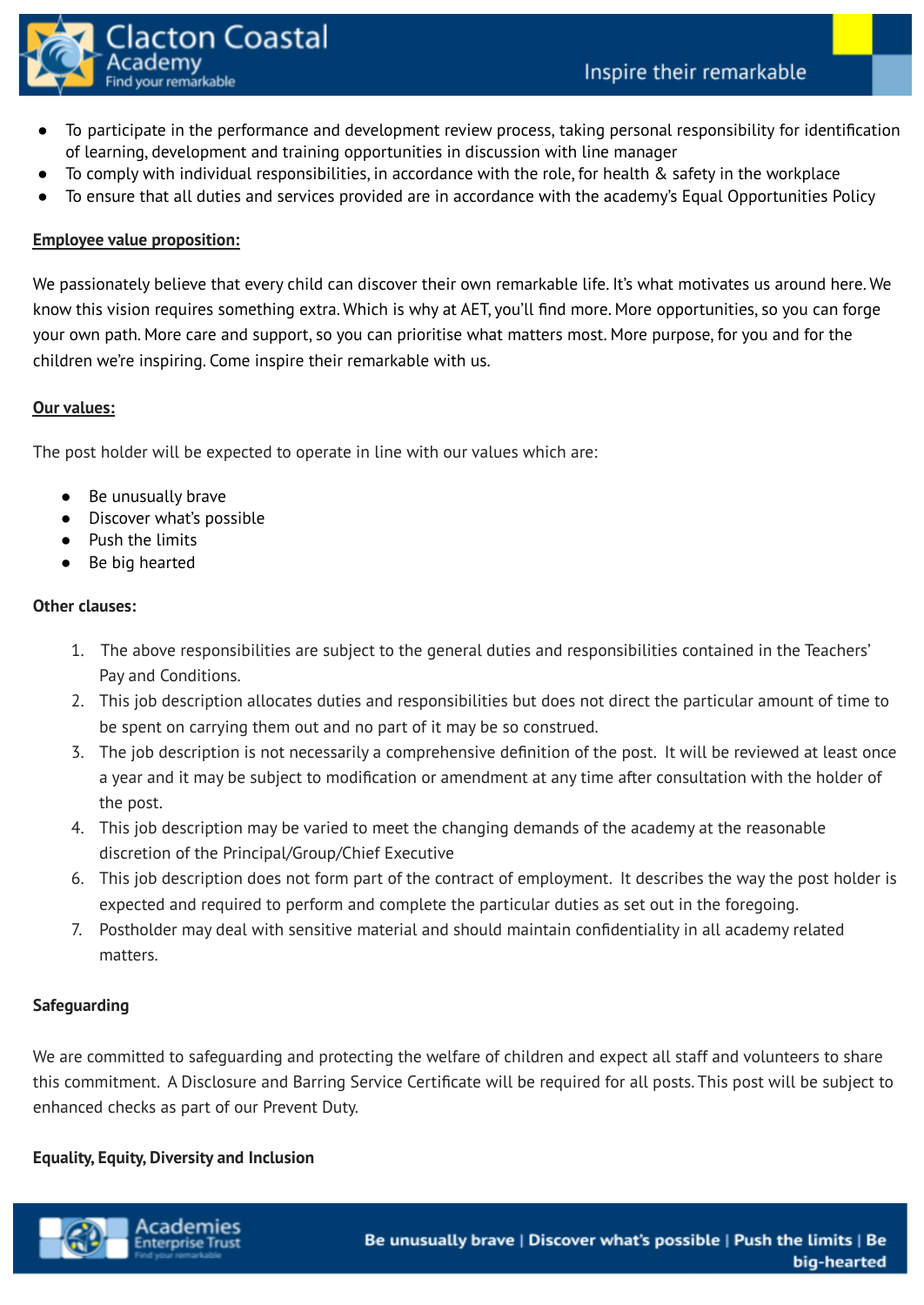

At AET, we want all of our employees to feel included bringing their passion, creativity and individuality to work. We value all cultures, backgrounds and experiences, and we truly believe that diversity drives innovation. Join our family and help us inspire every child to choose a remarkable life.

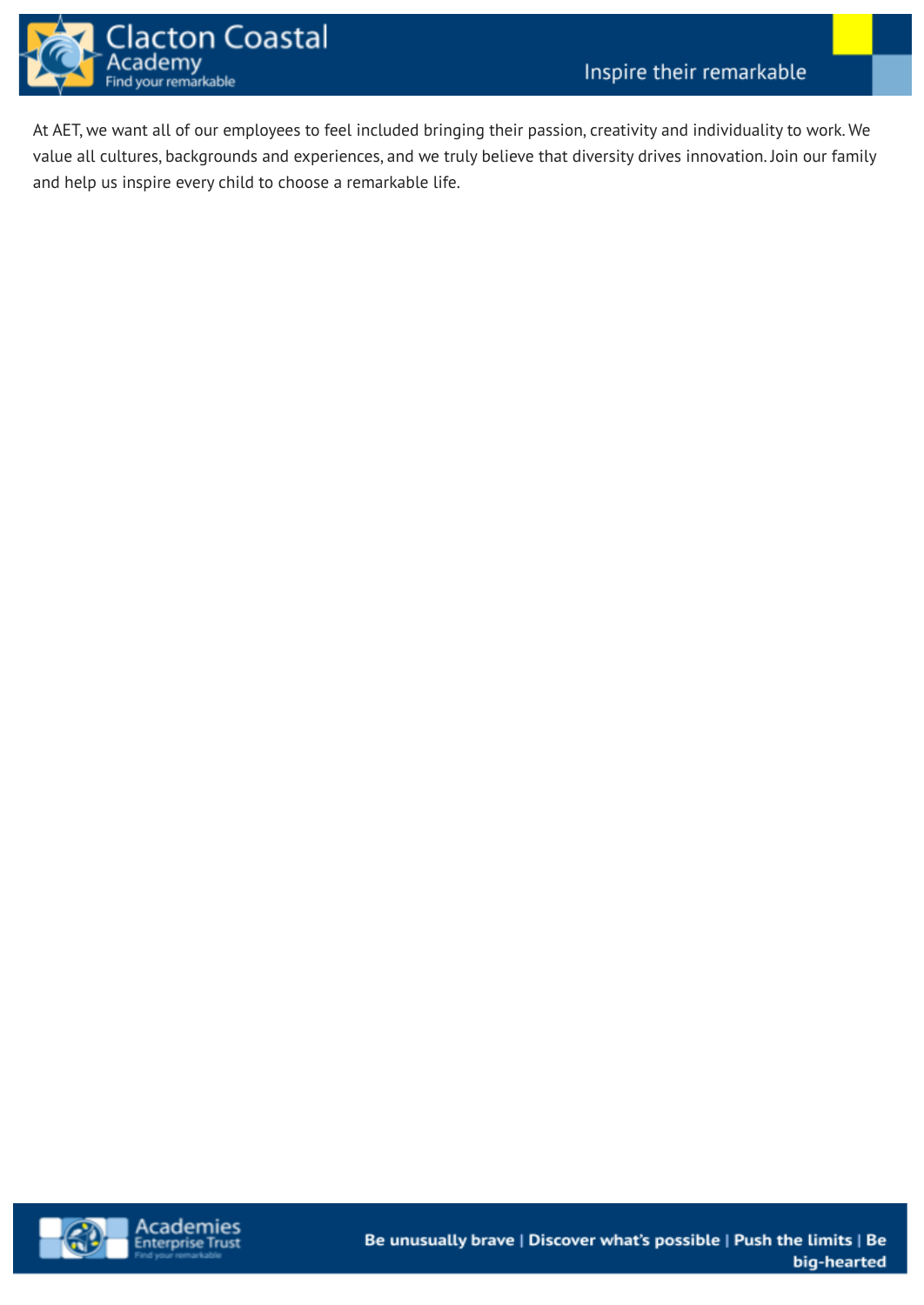

# **Person Specification**

# **Job Title: Head of Subject**

| <b>General heading</b> | <b>Detail</b>                                                    | <b>Essential requirements:</b>                                                                                                                                                                                                                                                                                                                                                                                                                                                                                                                                                                                                                                                                              | <b>Desirable</b><br>requirements:                                                                                                                                                                        |
|------------------------|------------------------------------------------------------------|-------------------------------------------------------------------------------------------------------------------------------------------------------------------------------------------------------------------------------------------------------------------------------------------------------------------------------------------------------------------------------------------------------------------------------------------------------------------------------------------------------------------------------------------------------------------------------------------------------------------------------------------------------------------------------------------------------------|----------------------------------------------------------------------------------------------------------------------------------------------------------------------------------------------------------|
| <b>Qualifications</b>  | Qualifications<br>required for the<br>role                       | Degree in a relevant<br>discipline<br>Teaching qualification<br>recognised by DfE<br>Evidence of continuing<br>and recent professional<br>development relevant to<br>middle leadership                                                                                                                                                                                                                                                                                                                                                                                                                                                                                                                      | Middle<br>$\bullet$<br>Leaders or<br>other<br>leadership<br>qualification                                                                                                                                |
| Knowledge/Experience   | Specific<br>knowledge/<br>experience<br>required for the<br>role | <b>Specialist</b><br>Knowledge/Experience<br>Significant teaching<br>experience including<br>KS5<br>Advanced knowledge of<br><b>National Curriculum</b><br>requirements<br>Knowledge of strategies<br>for improving the quality<br>of teaching and learning<br>Knowledge of<br>monitoring and<br>evaluating the<br>effectiveness of teaching<br>and learning<br>Experience of delivering<br>presentations and<br>training sessions<br><b>Organisation &amp; Planning</b><br>Experience of managing<br>a heavy workload and<br>conflicting priorities<br><b>Problem Solving</b><br>Experience of<br>developing effective<br>strategies to raise<br>attainment and improve<br>progress across a<br>department | Experience of<br>leading a<br>department<br>with<br>successful<br>outcomes in<br>attainment<br>and student<br>progress<br>Experience of<br>$\bullet$<br>leading,<br>managing and<br>developing a<br>team |

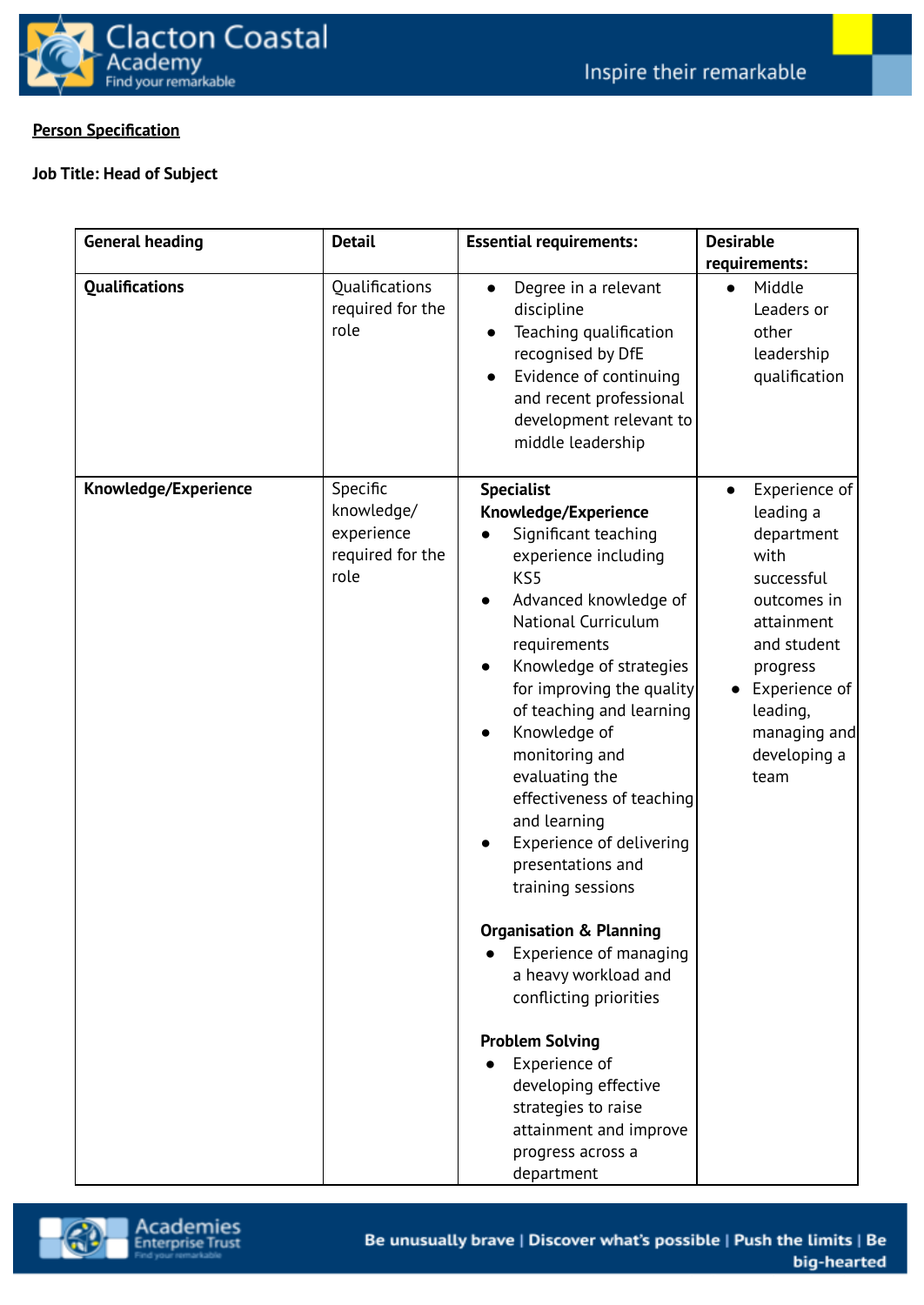

|                                 |                                                                                                         | Experience of managing<br>$\bullet$<br>change effectively<br>People<br>Experience of building<br>and maintaining<br>effective relationships,<br>negotiating and<br>influencing others                                                                                                           |  |
|---------------------------------|---------------------------------------------------------------------------------------------------------|-------------------------------------------------------------------------------------------------------------------------------------------------------------------------------------------------------------------------------------------------------------------------------------------------|--|
| <b>Skills</b>                   | Line<br>management<br>responsibilities<br>(No.)<br>Forward and<br>strategic<br>planning<br>Budget (size | Line management for<br>$\bullet$<br>subject area<br>Long term planning for<br>$\bullet$<br>department<br>Department budget<br>$\bullet$                                                                                                                                                         |  |
|                                 | and<br>responsibilities)<br>Abilities                                                                   | Excellent<br>$\bullet$<br>communication skills<br>with the ability to<br>communicate logically,<br>concisely and<br>persuasively to a variety<br>of audiences, both orally<br>and in writing<br><b>Excellent IT Skills</b><br>Ability to stay calm<br>under pressure                            |  |
| <b>Personal Characteristics</b> | <b>Behaviours</b>                                                                                       | Resilience<br>$\bullet$<br>Student focused<br>Demonstrate a<br>$\bullet$<br>commitment to equality<br>Takes responsibility and<br>$\bullet$<br>accountability<br>Commitment to<br>$\bullet$<br>Academy aims, ethos &<br>vision<br>Commitment to own<br>$\bullet$<br>professional<br>development |  |
|                                 | Values                                                                                                  | Ability to demonstrate,<br>$\bullet$<br>understand and apply<br>our values                                                                                                                                                                                                                      |  |